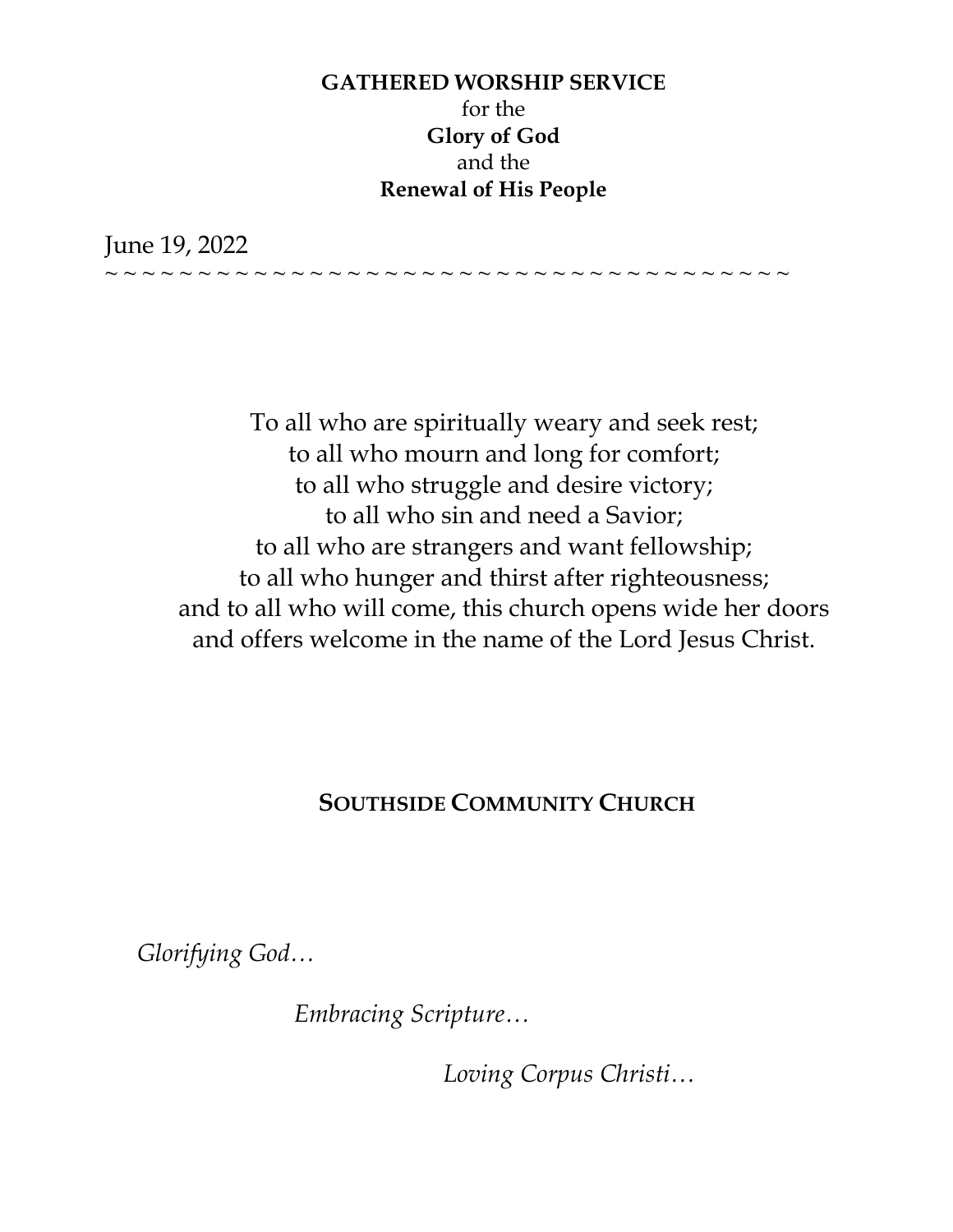# **ANNOUNCEMENTS for June 19, 2022**

**Lunch Bunch -** All are invited to join us today at Jason's Deli, 5325 Saratoga.

**The Men's and Women's Tuesday small groups –** Men and Ladies meet at Town & Country Café, 4228 South Alameda Street, at 7:00am. If the café is closed, they will meet across the parking lot at Cancun Mexican Restaurant.

**Pianist, Vocalists, and Sound Booth volunteers needed** – If you would like to help with the Southside music team, please see Rob. Please see A.J. if you would like to serve in the Sound Booth.

**Summer Adult CE** – **Has Begun -** Ed Arvin is leading the adult class through a study of JI Packer's book *Knowing God*. Youth join the class as well. If you would like a copy, let Toby know and we will order them. They will be available for \$5.00.

# **Save the Date – VBS – Vacation Bible Saturday!! July 2, at Southside. More info to follow.**

**Diaper Drive –** The Pregnancy Center of the Coastal Bend Diaper Drive ends today. The donations will be picked up tomorrow.

**Help needed for loading the Hodge's truck - Saturday, June 25 –** Justin and Erin are looking for help Saturday morning loading their moving van. Call Justin, 812-431-7995, for the final details.

> W*e praise the Lord for our accompanists this morning – Vocalists, instrumentalist and audio/ video technicians.*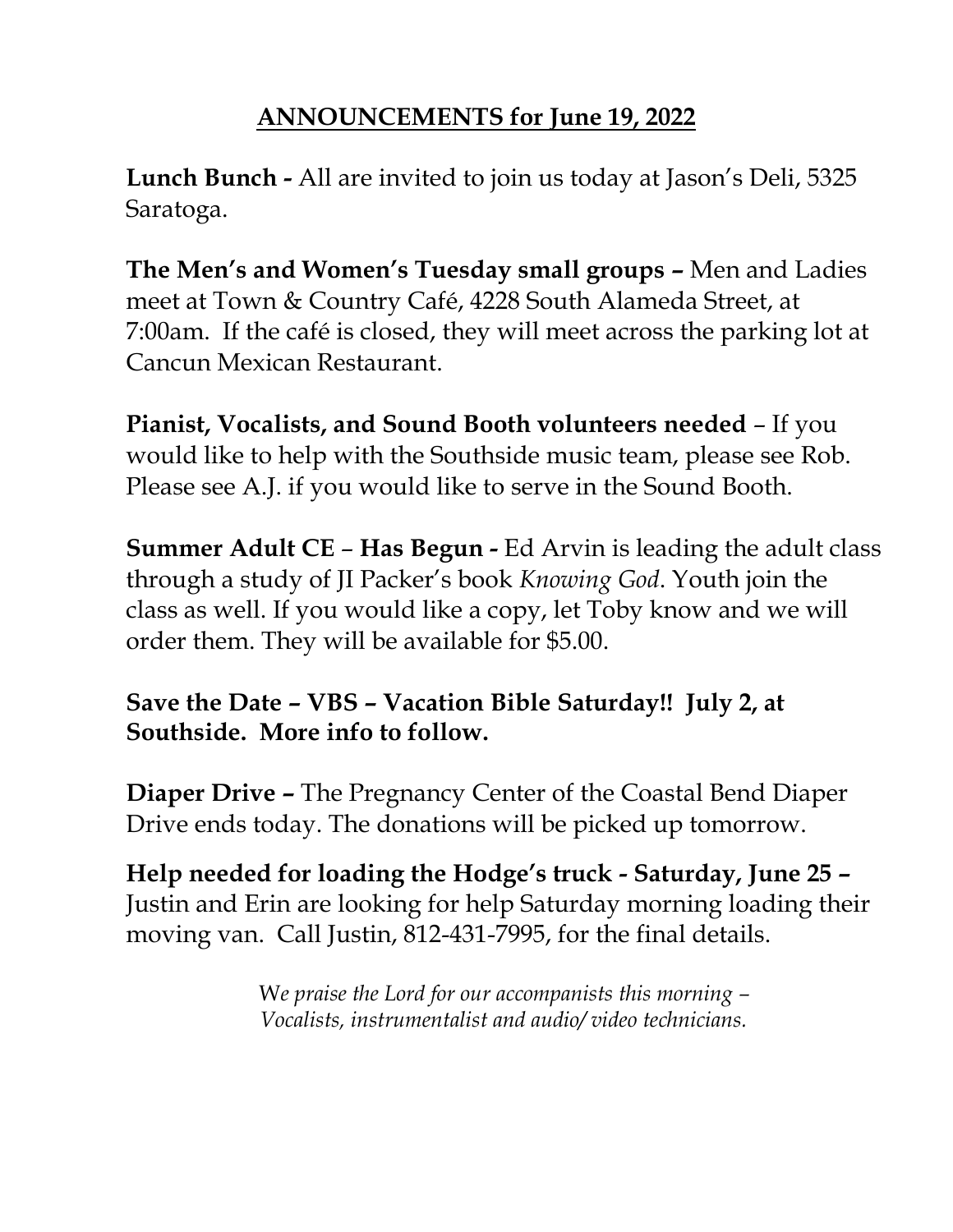### **\*GATHERING SONG**

#### **Thy Mercy My God**

*Words: John Stocker, Music: Sandra McCracken*

Thy mercy, my God, is the theme of my song, The joy of my heart. and the boast of my tongue; Thy free grace alone, from the first to the last, Hath won my affections, and bound my soul fast.

Without Thy sweet mercy I could not live here; Sin would reduce me to utter despair; But, through Thy free goodness, my spirits revive, And He that first made me still keeps me alive.

Thy mercy is more than a match for my heart, Which wonders to feel its own hardness depart; Dissolved by Thy goodness, I fall to the ground, And weep for the praise of the mercy I've found.

Great Father of mercies, Thy goodness I own, And the covenant love of Thy crucified Son; All praise to the Spirit, whose whisper divine Seals mercy, and pardon, and righteousness mine.

All praise to the Spirit, whose whisper divine Seals mercy, and pardon, and righteousness mine.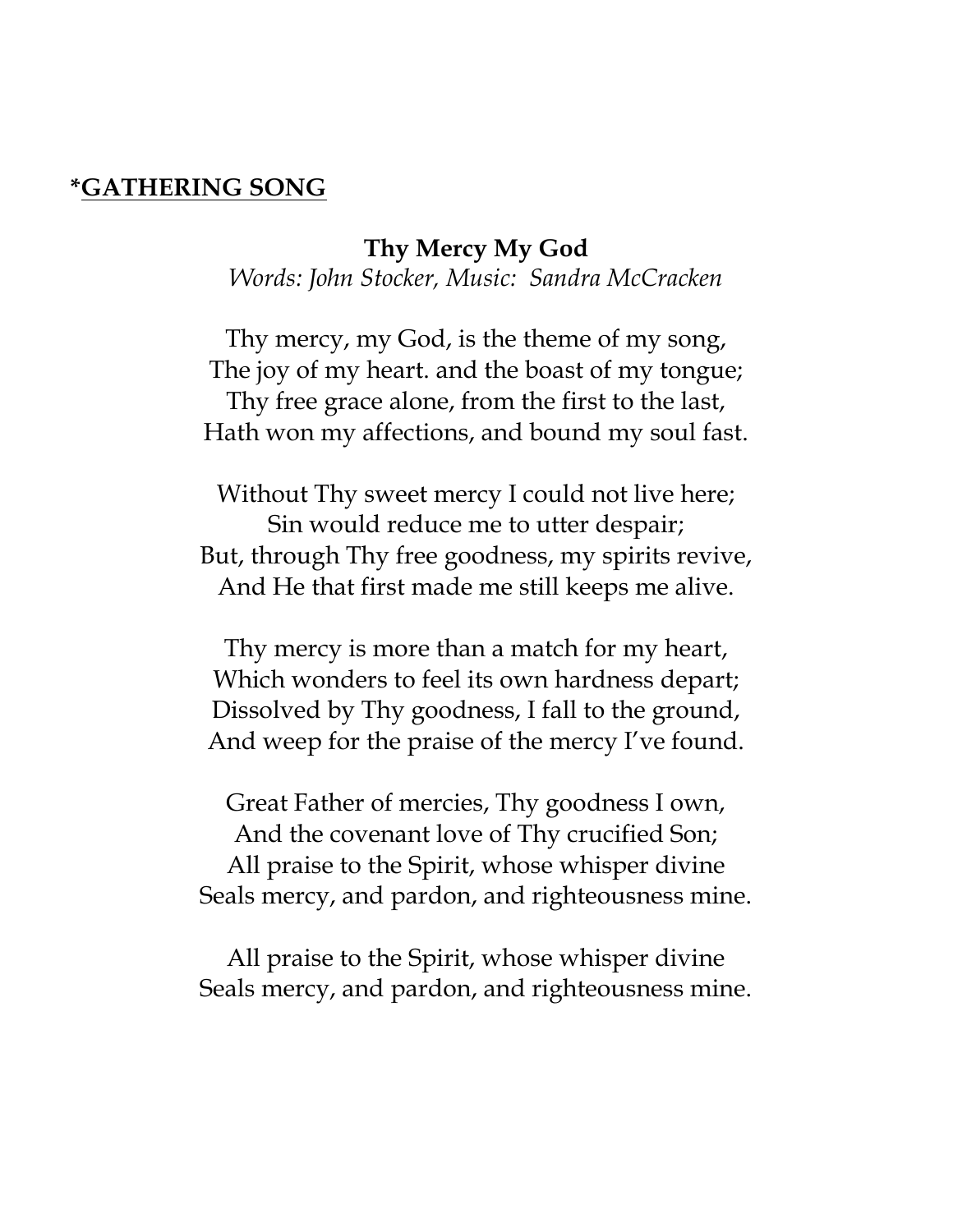## **WELCOME and ANNOUNCEMENTS**

(See the inside of the back page)

# **PREPARATION for WORSHIP**

God's grievances: You call Me Lord but you do not obey Me, You call Me light but you do not see Me, You call Me the Way but you do not follow Me, You call Me wise but you do not listen to Me, You call Me rich but you do not ask Me for anything, You call Me kind but you do not trust Me, You call Me noble but you do not serve Me,

"If you love me, you will keep my commandments." *John 14:15*

# **\*CALL to WORSHIP**

*Psalm 117*

*Minister: Praise the LORD, all nations!*

# **Congregation: Extol him, all peoples!**

*Minister: For great is his steadfast love toward us,*

**Congregation: And the faithfulness of the LORD endures forever. Praise the LORD!**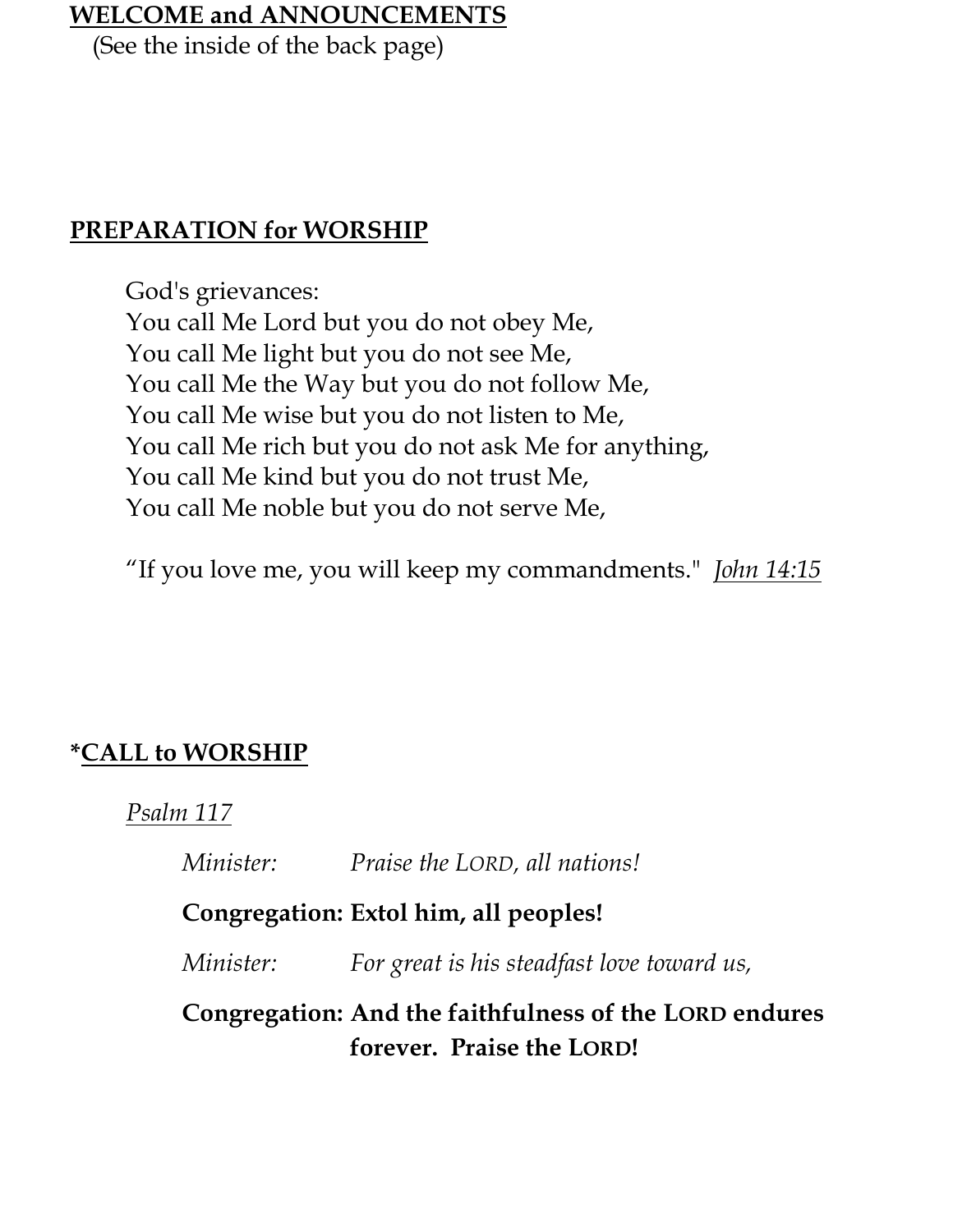#### **\*HYMN of ADORATION**

#### **Come Thou Almighty King (Hymn #101)**

*Music: Felice de Giardini*

Come Thou Almighty King Help us Thy name to sing Help us to praise Father all glorious O'er all victorious Come and reign over us Ancient of Days

Come Thou Incarnate Word Gird on Thy mighty sword Our prayer attend Come and Thy people bless And give Thy Word success Spirit of holiness On us descend

Come Holy Comforter Thy sacred witness bear In this glad hour Thou who almighty art Now rule in ev'ry heart And ne'er from us depart Spirit of pow'r

To the great One in Three Eternal praises be Hence evermore Thy sov'reign majesty May we in glory see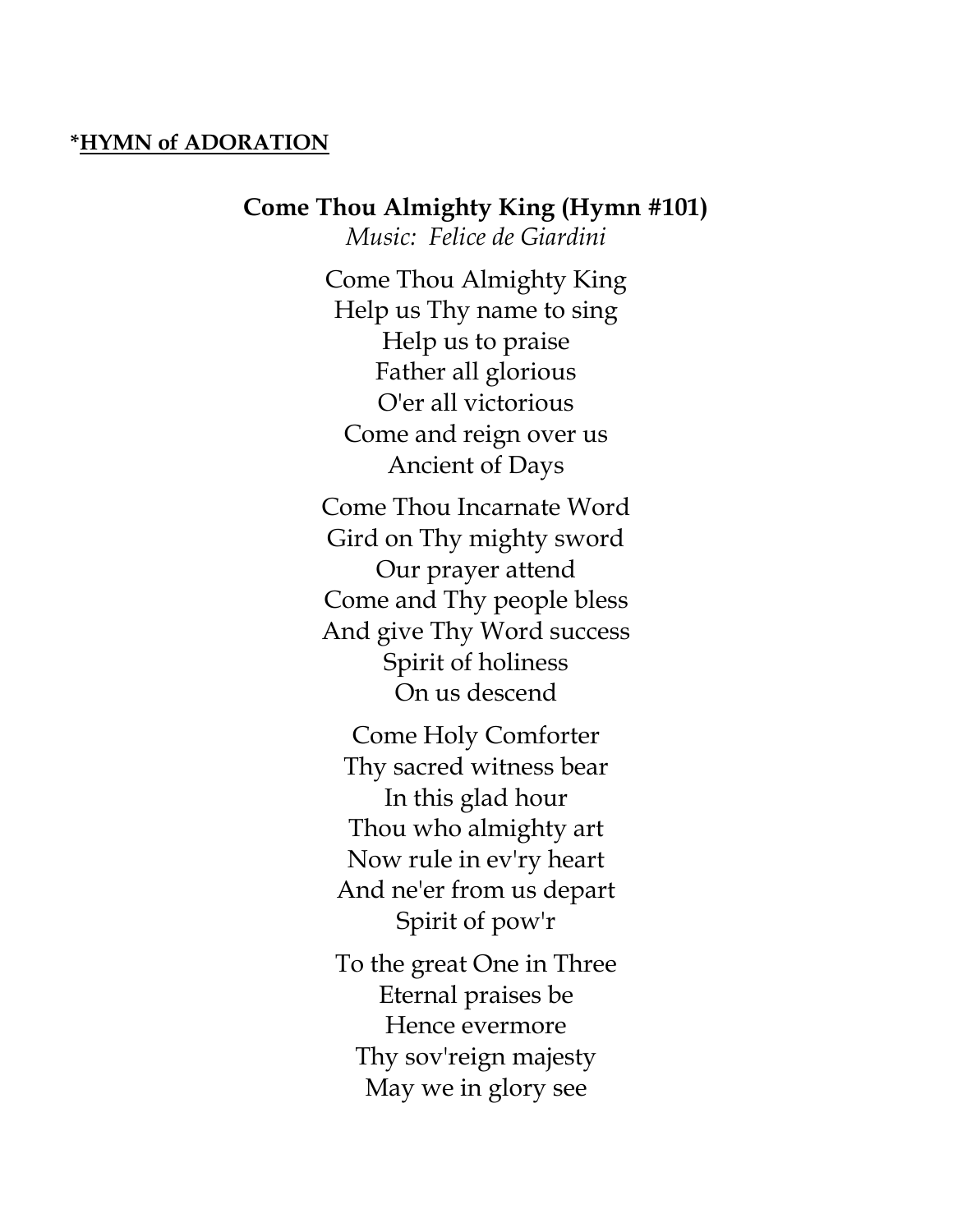And to eternity Love and Adore

# **\*INVOCATION**

# **\*CONFESSION of FAITH**

*Nicene Creed*

**We believe in one God, the Father Almighty, Maker of heaven and earth, of all things visible and invisible.** 

**And in one Lord Jesus Christ, the only-begotten Son of God, begotten of his Father before all worlds, God of God, Light of Light, very God of very God, begotten, not made, being of one substance with the Father; by whom all things were made; who for us and for our salvation came down from heaven, and was incarnate by the Holy Spirit of the virgin Mary, and was made man; and was crucified also for us under Pontius Pilate; he suffered and was buried; and the third day he rose again according to the Scriptures, and ascended into heaven, and is seated at the right hand of the Father; and he shall come again, with glory, to judge both the living and the dead; whose kingdom shall have no end.**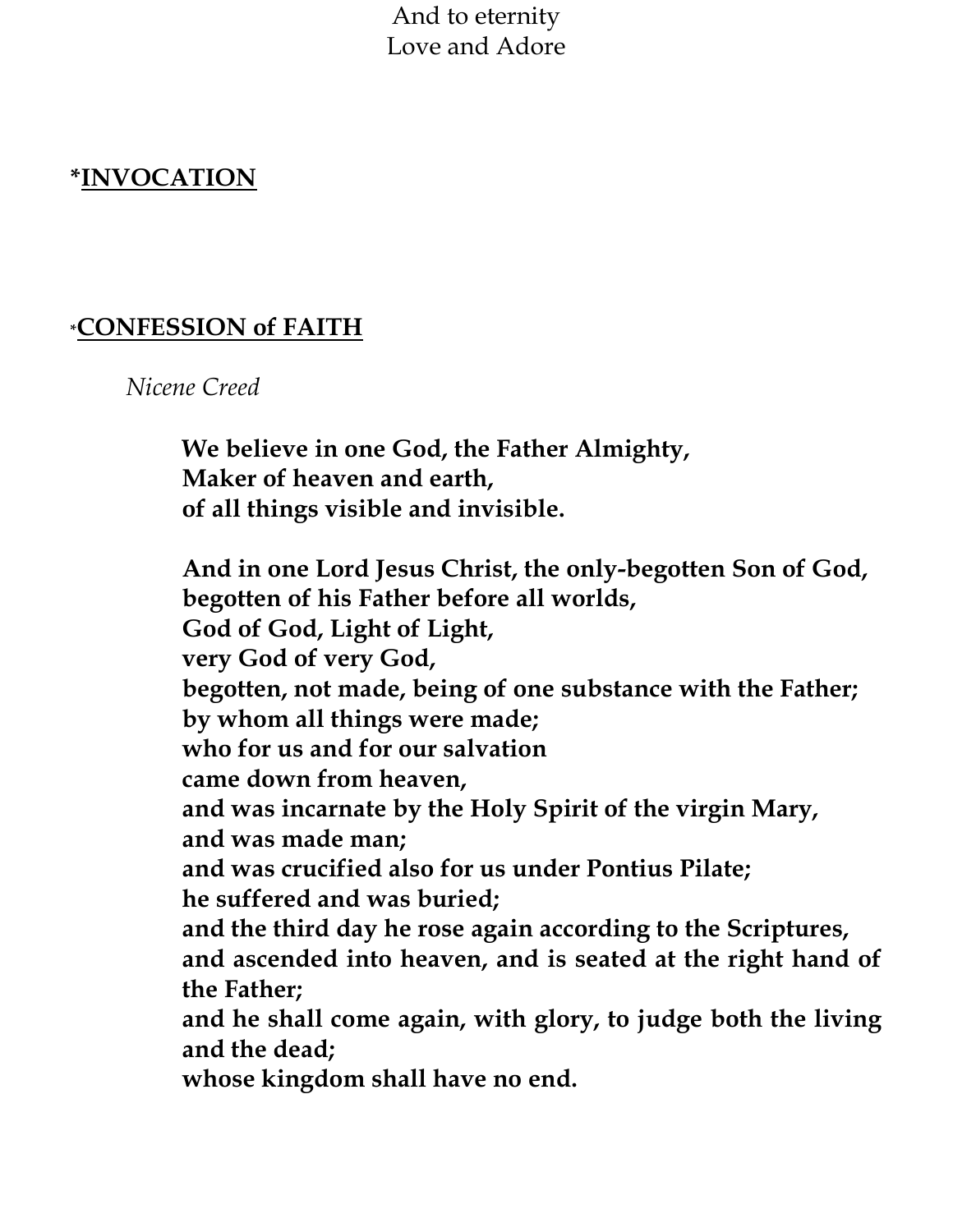**And we believe in the Holy Spirit, the Lord and giver of life, who proceeds from the Father and the Son;**

**who with the Father and the Son together is worshipped and glorified; who spoke by the prophets; and we believe in one holy catholic and apostolic church; we acknowledge one baptism for the remission of sins; and we look for the resurrection of the dead, and the life of the world to come. Amen.**

# **CONFESSION of SIN**

*After a time of silent confession, please pray the following in unison*

**Most holy and merciful Father, we acknowledge and confess before You our sinful nature – prone to evil and slothful in good – and all our shortcomings and offenses against You. You alone know how often we have sinned in wandering from Your ways, in wasting Your gifts, in forgetting Your love. O Lord, have mercy upon us, who are ashamed and sorry for all we've done to displease You. Teach us to hate our errors, cleanse us from our secret faults, and forgive our sins for the sake of Your dear Son. Send Your purifying grace into our hearts, that we may live in Your light and walk in Your ways, according to the commandments of Jesus Christ our Lord. Amen.**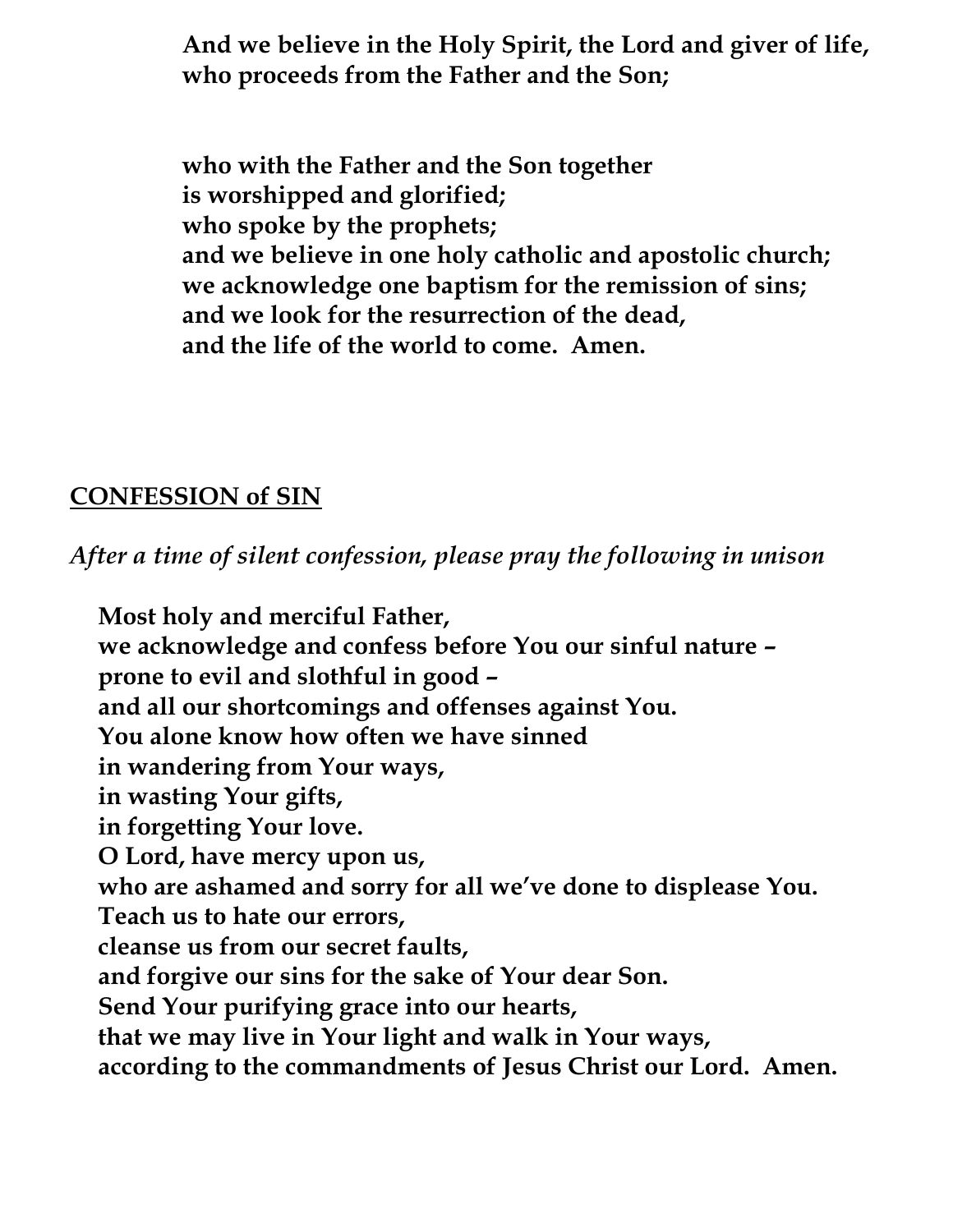## **ASSURANCE of PARDON for BELIEVERS**

*1 John 2:1-2*

I am writing these things to you so that you may not sin. But if anyone does sin, we have an advocate with the Father, Jesus Christ the righteous. He is the propitiation for our sins, and not for ours only but also for the sins of the whole world.

## **\*HYMN OF RENEWAL**

#### **There Is a Redeemer**

*Words and Music: Melody Green-Sievright*

There is a Redeemer, Jesus, God's own Son; Precious Lamb of God, Messiah Holy One.

Thank You, oh, my Father, For giving us Your Son, And leaving Your Spirit 'til The work on earth is done.

Jesus, my Redeemer, Name above all names; Precious Lamb of God, Messiah, O for sinners slain.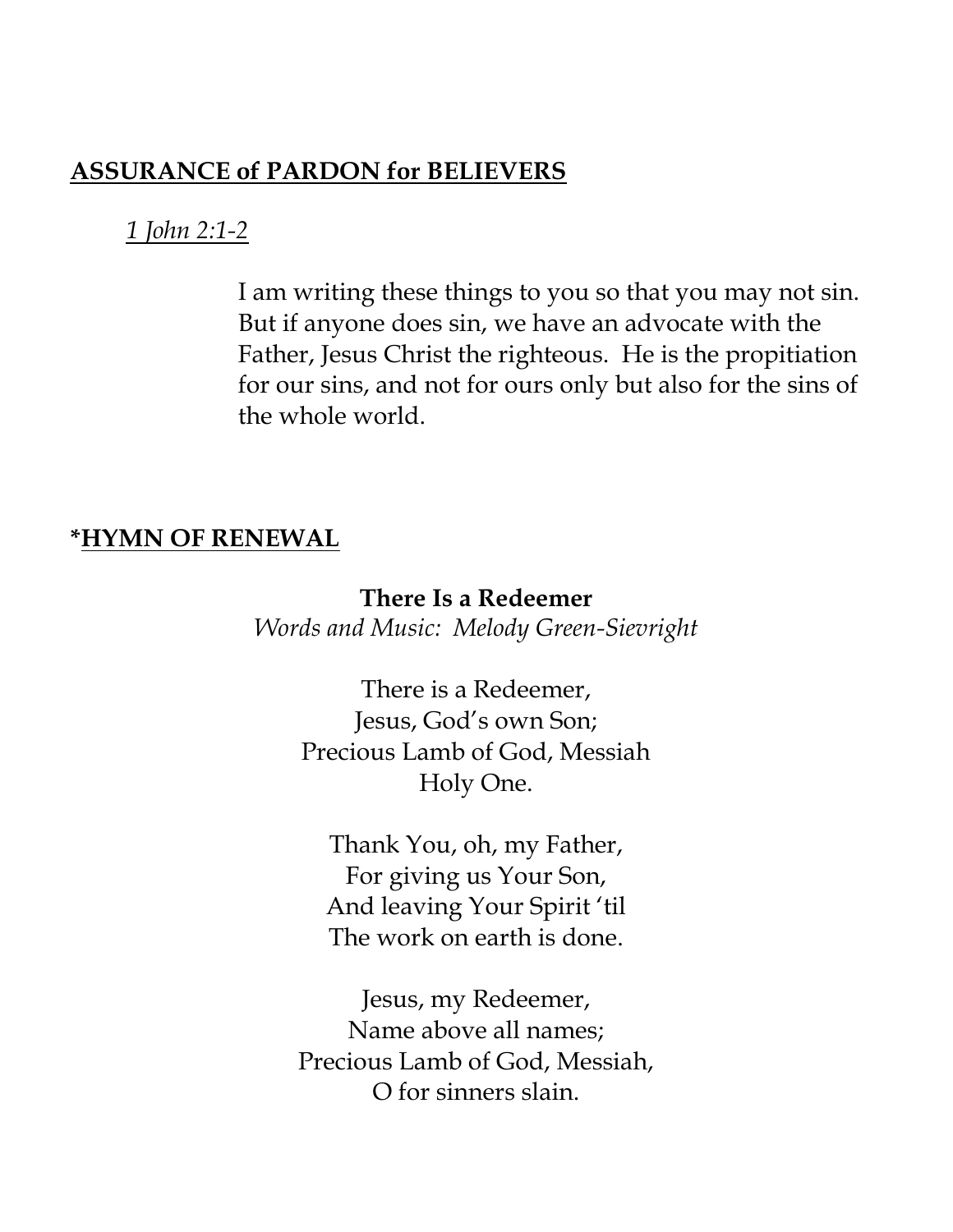Thank You, oh, my Father, For giving us Your Son, And leaving Your Spirit 'til The work on earth is done.

When I stand in Glory, I will see His face. There I'll serve my King forever In that holy place.

Thank You, oh, my Father, For giving us Your Son, And leaving Your Spirit 'til The work on earth is done.

# **GIVING of OFFERINGS**

| Giving Month to Date \$27,175 |          | Giving Fiscal Year to Date | \$109,831 |
|-------------------------------|----------|----------------------------|-----------|
| Goal Month to Date            | \$16,400 | Goal Fiscal Year to Date   | \$90,200  |

**By check:** Southside Community Church 3346 Airline Rd Corpus Christi, TX 78414

**Online:** southsidepca.org

# **SCRIPTURE READING**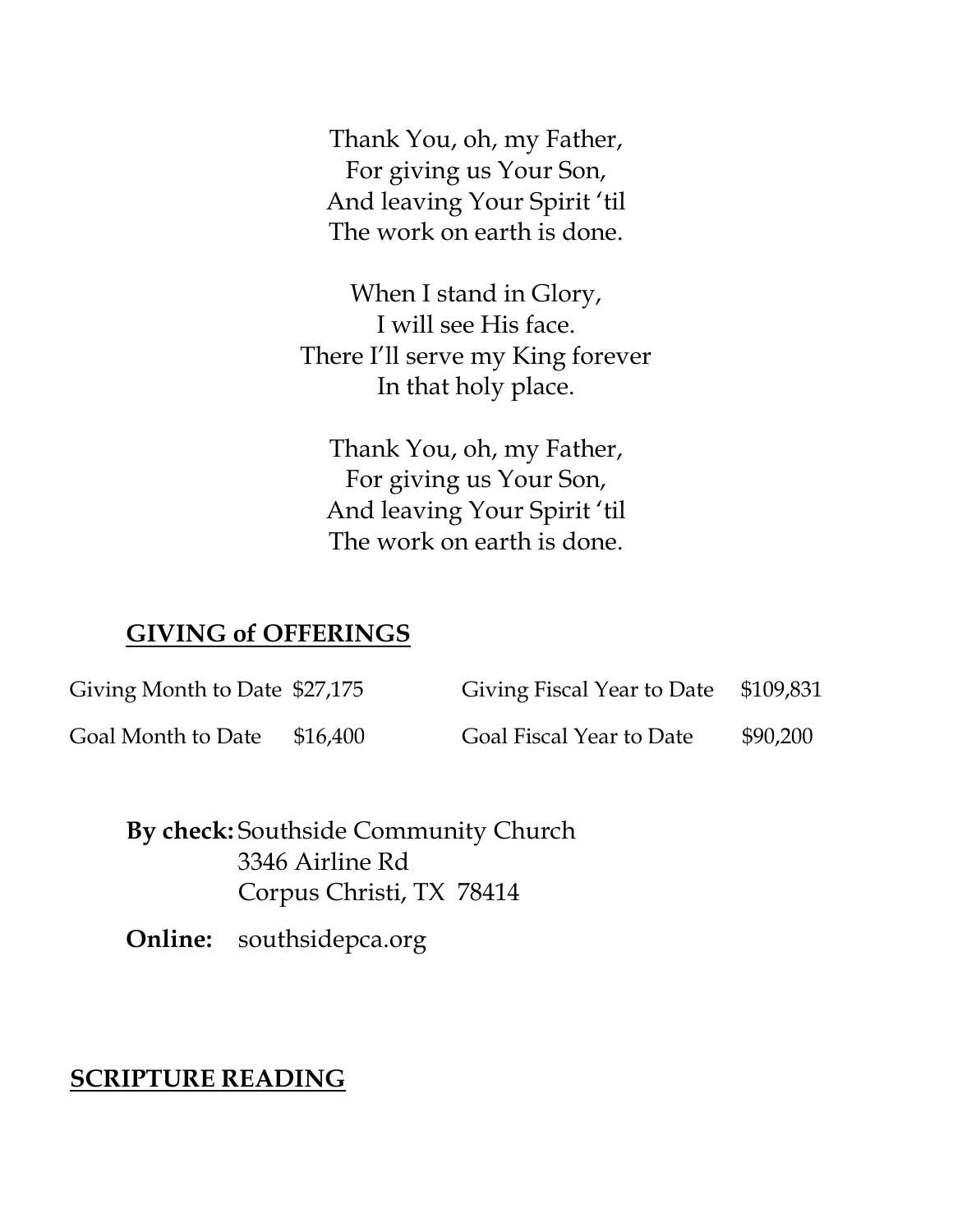*Psalm 111 (Page 509)*

#### **PASTORAL PRAYER**

**Please contact Toby at the church office for prayer needs and updates.**

### **\*HYMN of PREPARATION**

#### **Rock of Ages (Hymn #500)**

*Words: Augustus Toplady, Music: James Ward*

Rock of Ages, cleft for me let me hide myself in thee; let the water and the blood, from thy riven side which flowed, be of sin the double cure, cleanse me from its guilt and pow'r.

Not the labors of my hands can fulfil thy law's demands; could my zeal no respite know, could my tears for ever flow, all for sin could not atone; thou must save, and thou alone.

Nothing in my hand I bring, simply to thy cross I cling; naked, come to thee for dress; helpless, look to thee for grace;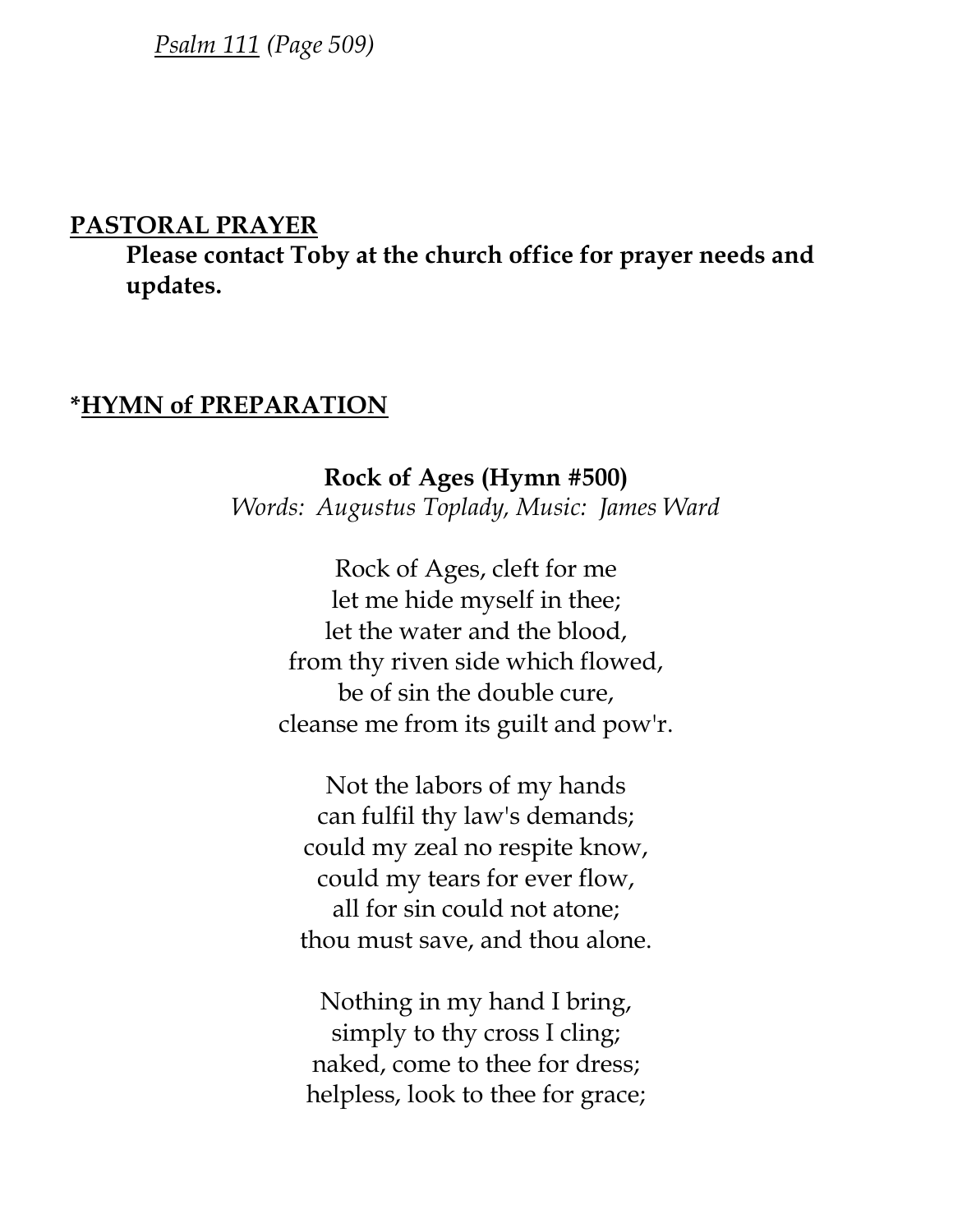foul, I to the Fountain fly; wash me, Savior, or I die.

While I draw this fleeting breath, when mine eyelids close in death, when I soar to worlds unknown, see thee on thy judgment throne, Rock of Ages, cleft for me, let me hide myself in thee.

### **READING and PREACHING of GOD'S WORD**

*Hebrews 12:1-11* (*Pages 1008-1009)*

## **\*HYMN of RESPONSE**

### **O For a Thousand Tongues**

O for a thousand tongues to sing My great Redeemer's praise The glories of my God and King The triumphs of His grace

 He breaks the power of reigning sin, He sets the pris'ner free His blood can make the foulest clean, His blood availed for me.